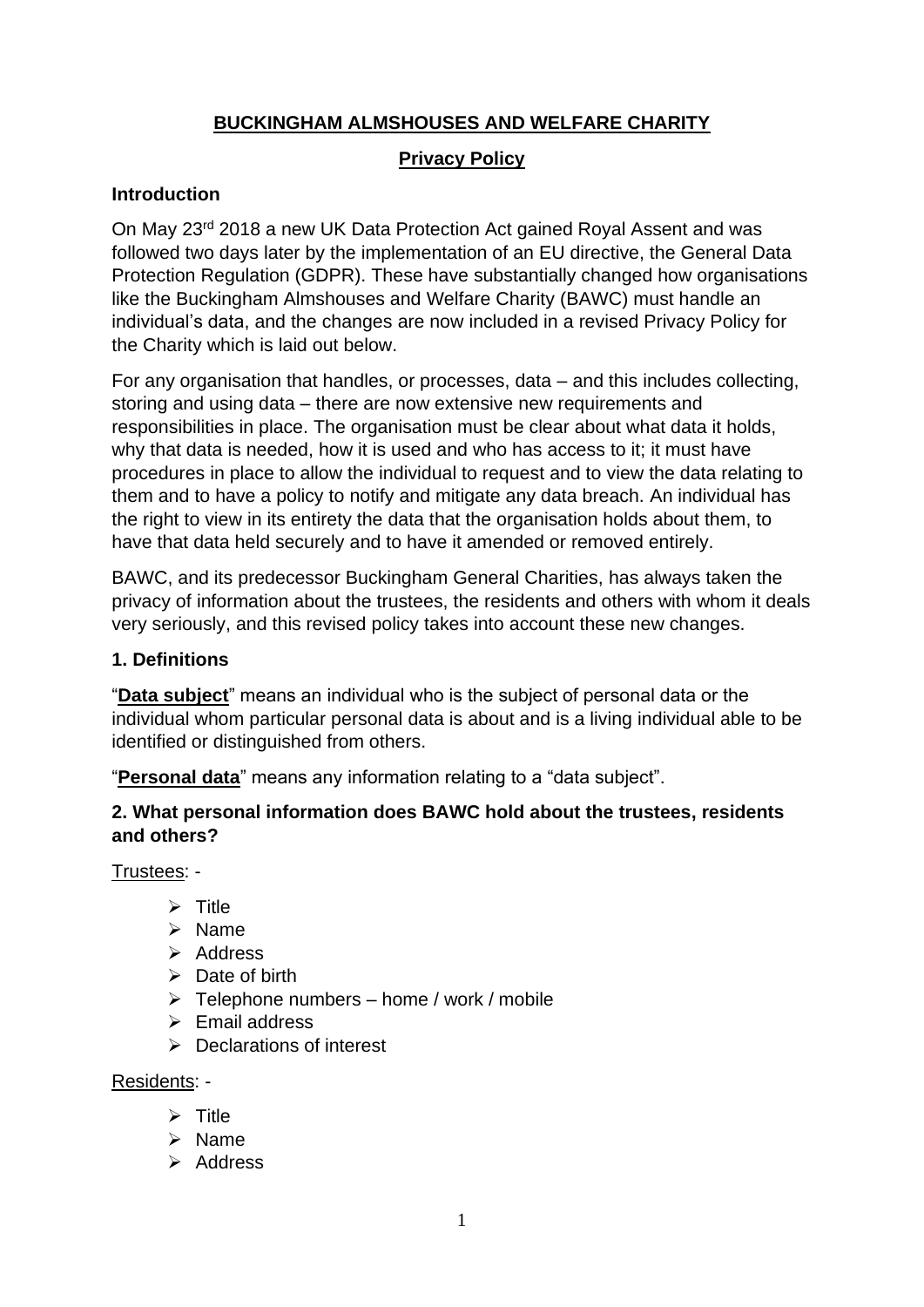- $\triangleright$  Date of birth
- $\triangleright$  Telephone numbers home / work / mobile
- ➢ Email address
- $\triangleright$  Medical data as on the resident's original application form
- $\triangleright$  Details of next of kin
- $\triangleright$  All other information that is collected when the resident makes their original application (the latest version of the application form is attached as an appendix).

#### Others: -

- $\triangleright$  The details contained in the application forms of those individuals applying for residency in an almshouse or to the Welfare Charity for a benefit (the latest versions of both forms are attached as appendices).
- ➢ Data about plot holders at the Gawcott allotments (name, address, email address, telephone number and any relevant correspondence).
- ➢ Owners of any properties and land adjacent to the almshouses (name, address, email address, telephone number and any relevant correspondence).
- ➢ Suppliers and tradespeople used by the Charity (name, address, email address, telephone number and any relevant correspondence).

#### Storage of data

Data collected as above is stored by the secretary to the Charity in hard copy and / or on electronic equipment.

#### How is this data documented and protected?

The data is protected by being stored by the secretary in a locked filing cabinet and / or on password-protected electronic equipment.

#### For how long is the data retained?

- $\triangleright$  Data pertaining to any trustee is retained as long as that individual remains a trustee of the Charity and for an additional seven years after termination of trusteeship.
- $\triangleright$  Data pertaining to any resident is retained for the duration of that individual's residency and for seven years after termination.
- ➢ Data relating to any individual applying for residency is held for as long as that application is being considered by the Charity and for an additional seven years.
- $\triangleright$  Data relating to an individual applying for a welfare benefit is held for as long as that application is being considered by the Charity and for an additional seven years.
- ➢ Data pertaining to plot holders at the Gawcott allotments, owners of properties and land adjacent to the almshouses and suppliers and tradespeople used by the Charity is held for seven years.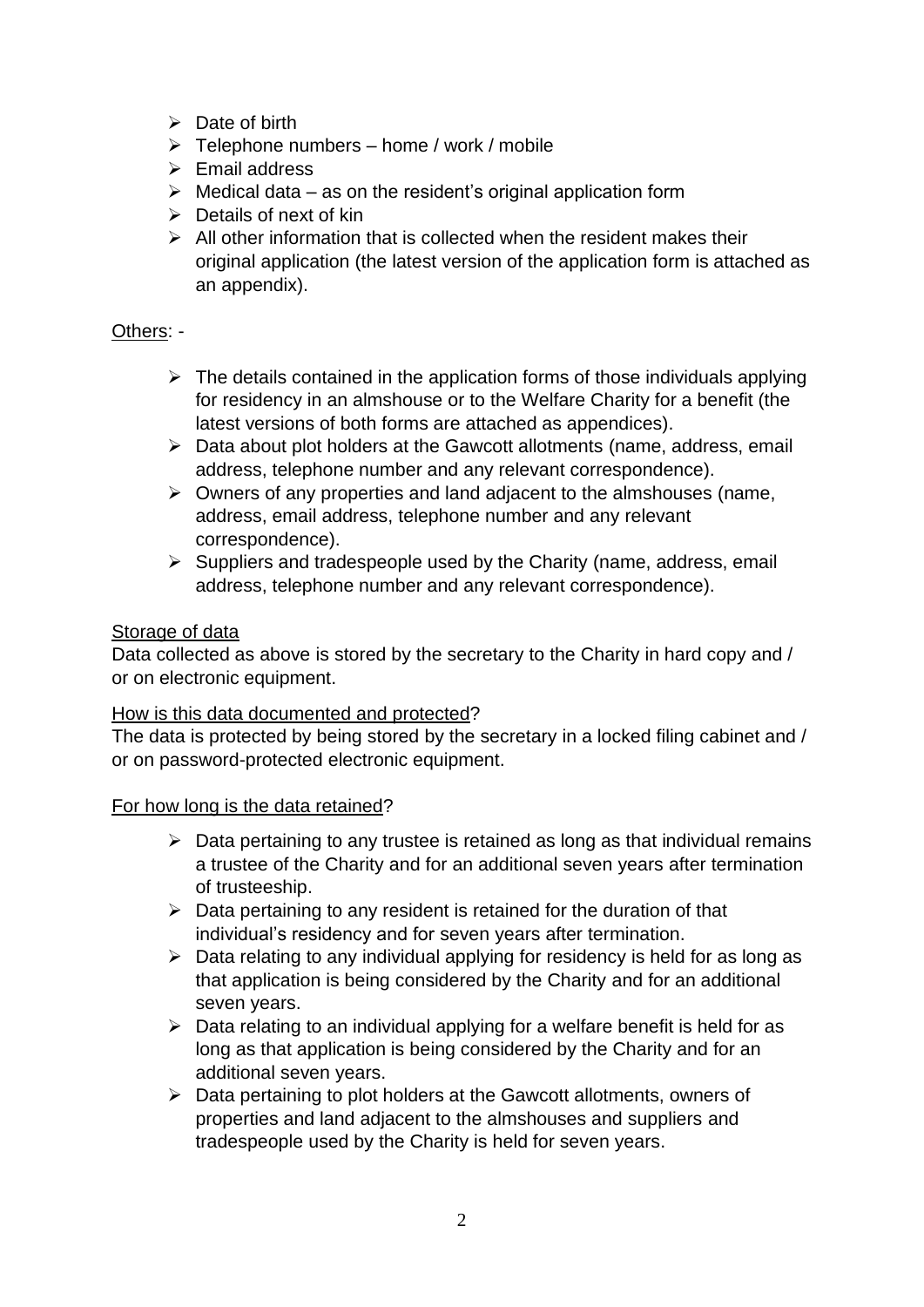- $\triangleright$  Legal information pertaining to the land and properties owned by the Charity is retained in perpetuity.
- $\triangleright$  The data held by the Charity pertaining to all these individuals and parties is reviewed annually. The secretary will ensure that this is done by carrying out an annual audit of data and then disposing of that data that is time expired. This action will be reported to the Board of the Charity at its next meeting.

#### Is there a function or reason for every piece of data that is collected and held?

 $\triangleright$  Data relating to trustees, residents and others are required so that the Charity can carry out its essential business.

#### How is information about an individual removed from the Charity's records?

The secretary is responsible for destroying any relevant data as above, by either shredding paper documents or "deleting" any electronically held information on all relevant electronic devices.

#### **3. Does BAWC share the personal information of trustees, residents or others with other organisations?**

Only those organisations with whom liaison is essential for the Charity to carry on its business e.g. Bucks Home Choice, Buckinghamshire Council, Citizens Advice Bureau and relevant organisations providing NHS primary care services. Before any data is shared, the individual concerned must sign a consent form giving permission.

#### **4. Withdrawal of the consent of trustees, residents and others**

Trustees, residents and others can apply to withdraw the consent that they have provided previously for BAWC to use their data by contacting the secretary to BAWC at [karen.phillips440@gmail.com](mailto:karen.phillips440@gmail.com) – when a decision will be made as to the appropriateness of the request considering the need of the Charity to be able to carry out its essential business. In the first instance, this decision will be made by the secretary while if any trustee, resident or other disagrees with that decision, they will have the right of appeal to the full Board of BAWC. If there is still disagreement, the ultimate right of appeal is to the Information Commissioner's Office (ICO) – details below.

#### **5. Is members' personal data transferred outside the UK or the EEA?**

BAWC is a UK-based organisation and there are no circumstances envisaged when members' personal information might be transferred outside the UK.

#### **6. What should trustees, residents or others do if their personal information changes?**

The secretary to BAWC should be informed at [karen.phillips440@gmail.com](mailto:karen.phillips440@gmail.com) so that the Charity's records can be updated as soon as possible.

#### **7. Do trustees, residents and others have to provide their personal information to the Charity?**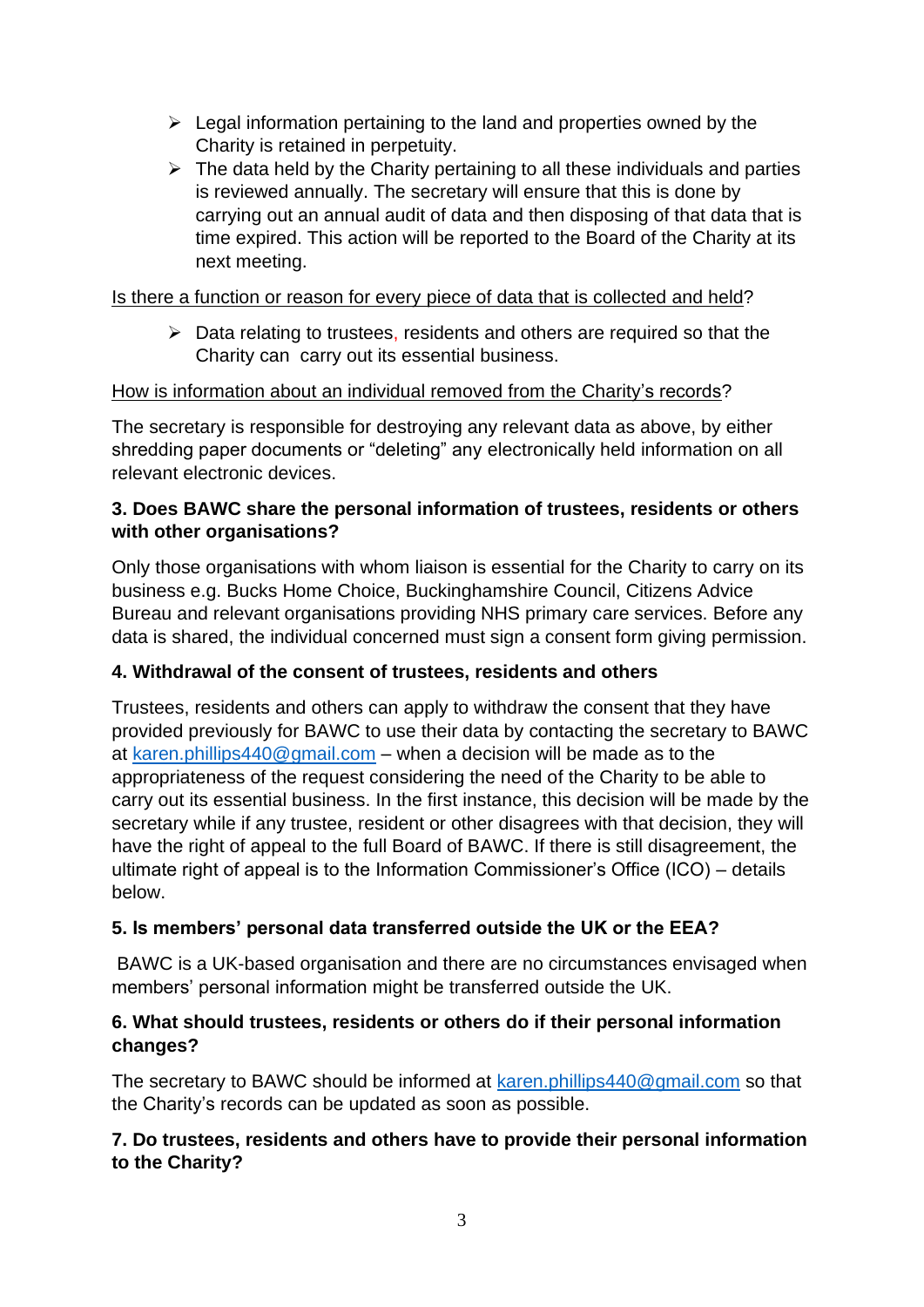BAWC uses this personal information as described above and it would be impossible for the secretary and the Board of trustees to run the Charity, and adhere to its objects, if certain information was not provided. Where the provision of certain information is optional, this will always be made clear.

## **8. For how long is the personal information of trustees, residents and others retained by the Charity?**

This is described above.

### **9. What are the rights of trustees, residents and others under data protection laws?**

All trustees, residents and others have the following rights under data protection laws although they may not apply in all circumstances: -

- o The right to be informed how their personal information is being processed by the Charity – the "right of access". [See Subject Access Request Policy]
- o The right to object to how the Charity processes their personal information.
- o The right to restrict how the Charity processes their personal information.
- $\circ$  The right to request that inaccurate personal information is rectified the "right of rectification".
- $\circ$  The right to have their personal information erased the "right to be forgotten" or the "right of erasure".
- $\circ$  The right to withdraw consent where the Charity processes personal information based on previously given consent, trustees, residents and others have the right to withdraw that consent at any time.
- o The right to "data portability" that is the right of trustees, residents and others to obtain, move, copy and transfer their personal data, for their own purposes, easily across different services and from one IT environment to another in a safe and secure way without affecting its usability.
- $\circ$  The right to lodge a complaint with the Information Commissioner's office (ICO).

## **10. Changes to this privacy policy**

BAWC may change this policy from time to time in order to reflect changes in the law and / or privacy practices. Trustees, residents and others are encouraged to check this policy for changes from time to time when they visit the Charity's website – [www.buckinghamgeneralcharities.org.uk](http://www.buckinghamgeneralcharities.org.uk/)

## **11. Contacting BAWC or the Information Commissioner's Office**

Trustees, residents or others may contact the Charity by emailing the secretary at [karen.phillips440@gmail.com](mailto:karen.phillips440@gmail.com)

The Information Commissioner's Office may be contacted by using the email facility at<https://ico.org.uk/global/contact-us/email/> or by ringing the ICO's helpline, 0303 123 1113.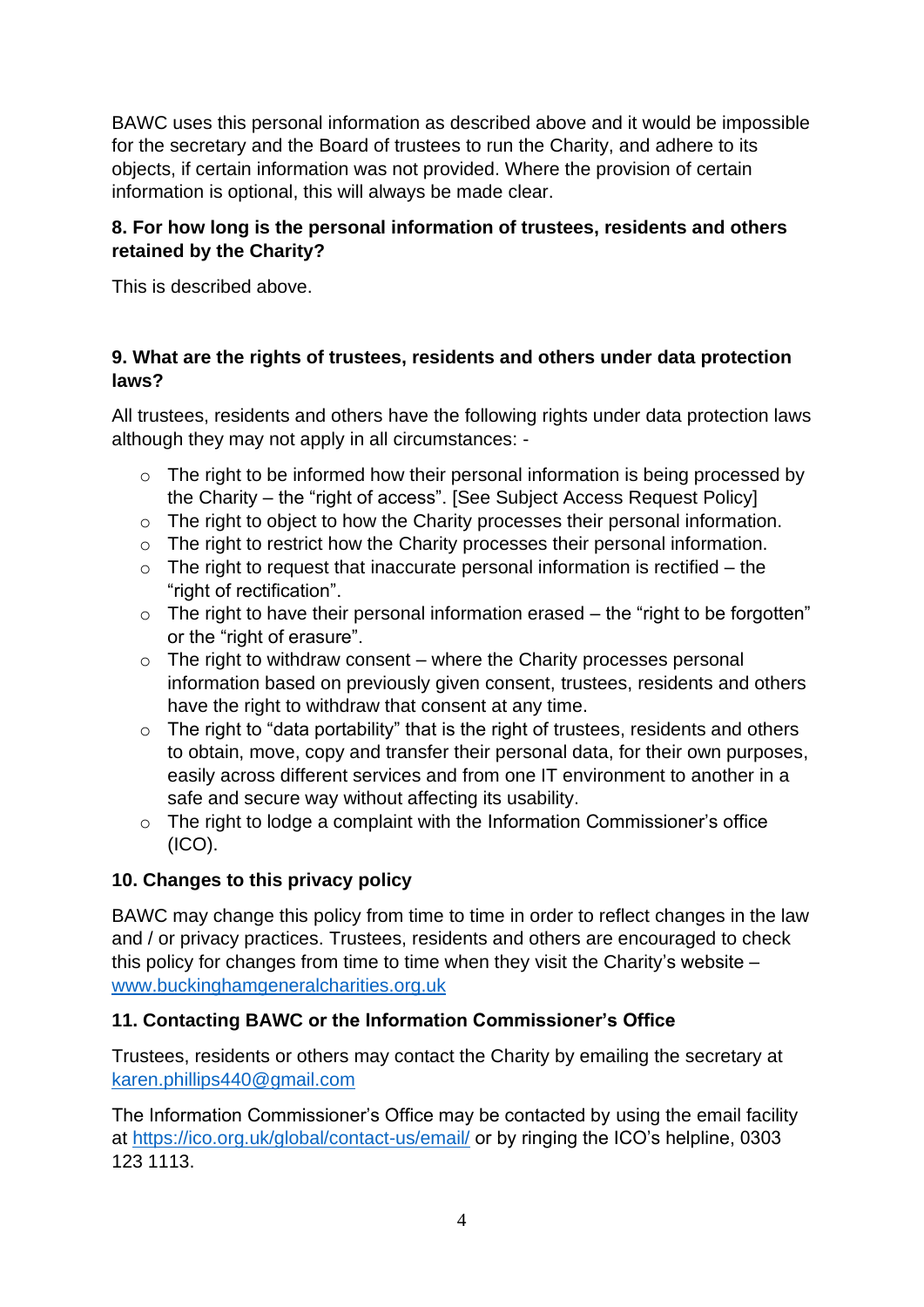#### **Subject Access Request (SAR) Policy**

If a trustee, resident or other contacts the Charity to request access to the personal information that is held about them, the following procedure will be followed: -

- $\circ$  Requests will be made in writing to the secretary to BAWC by either email to [karen.phillips440@gmail.com](mailto:karen.phillips440@gmail.com) – or by letter to 78, London Road, Stony Stratford, Milton Keynes, MK11 1JH - and will be responded to and completed within 30 days of receipt of the request.
- o The individual making the request will provide sufficient information to allow confirmation of their identity and to allow a search for the requested information.
- o Identity will be confirmed by sight of a passport or photo driving licence, and a utility bill or bank statement for confirmation of the requestor's address.
- o The information will be screened by BAWC in case some of that which has been retrieved may not be disclosable due to exemptions.
- $\circ$  Legal advice should be sought before applying exemptions which may include: -
	- **•** Previously given references
	- **•** Publicly available information
	- Crime and taxation
	- Management information such as restructuring or redundancies
	- Negotiations with the requestor
	- Regulatory activities
	- Legal advice and proceedings
	- Personal data of third parties
- $\circ$  A check will be made whether all the information can be disclosed, and where in some cases documents and emails may contain the personal information of other individuals who have not given their consent, this information must be redacted before the SAR is sent to the requestor.
- $\circ$  All SARs will be logged to include the date of receipt, the identity of the requestor and / or the data subject, a summary of the request, an indication if BAWC can comply and the date the information is sent to the data subject.

\*\*\*\*\*

#### **Data Breach Policy**

A personal data breach is a "breach of security leading to accidental or unlawful destruction, loss, alteration, unauthorised disclosure of, or access to, personal data transmitted, stored or otherwise processed".

Examples include: -

- o Access by an unauthorised third party.
- $\circ$  Deliberate or accidental action or inaction by a trustee, the secretary to BAWC or the individual in the Charity who has responsibility for data protection.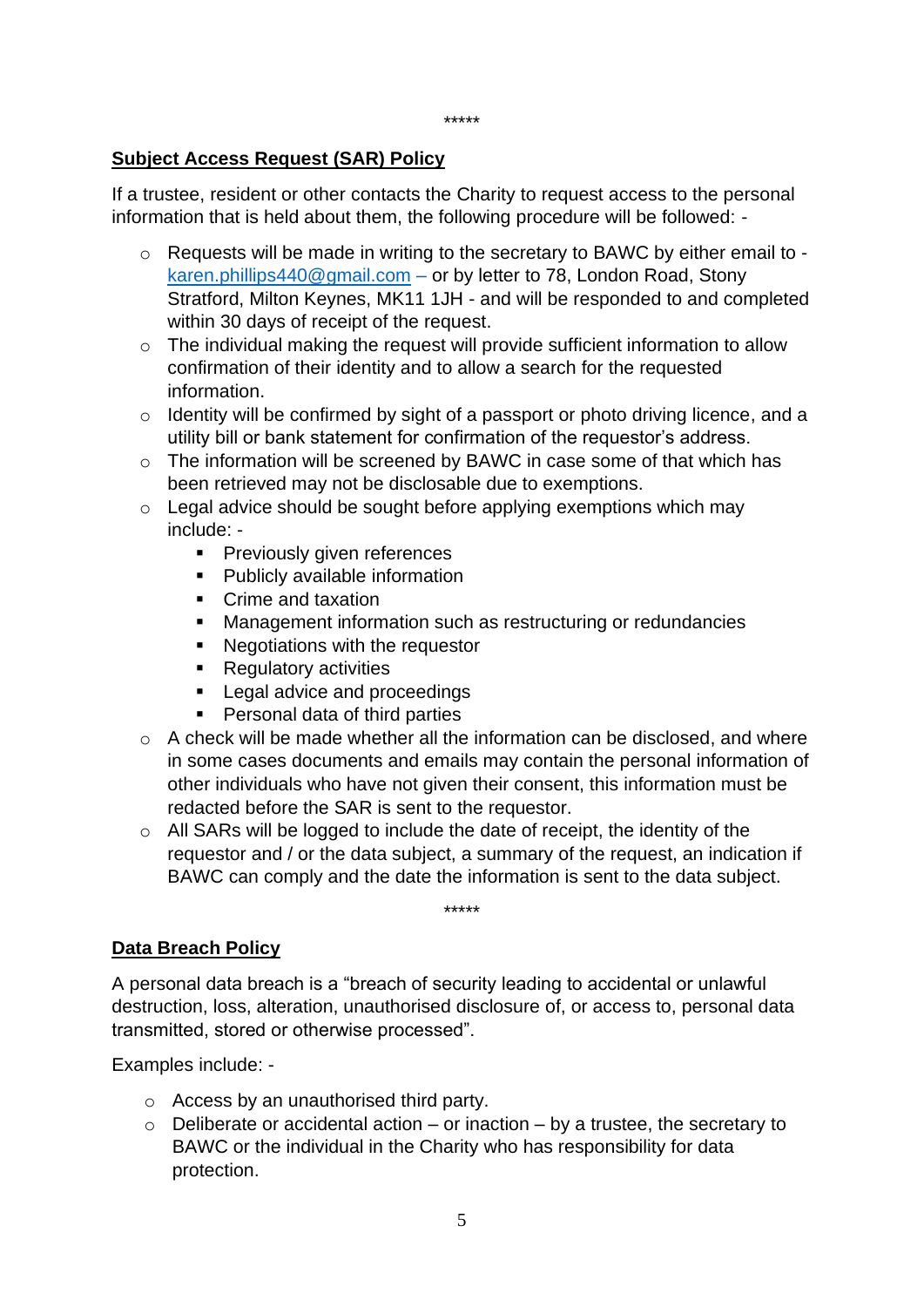- o Sending personal data to an incorrect recipient.
- o Electronic devices containing personal data being lost or stolen.
- o Alteration to personal data without permission.
- o Loss of availability of personal data.

BAWC takes the security of personal data very seriously and those in the Charity who hold personal data about others by virtue of their role or are responsible for data security have reviewed their own data security.

The consequences of a personal data breach can have a range of effects on individuals, depending on the circumstances, and may include: -

- o Loss of control of personal data
- o Discrimination
- o Identity theft or fraud
- o Financial loss
- o Damage to reputation
- o Loss of confidentiality of personal data
- o Damage to property
- o Social disadvantage

In the case of a data breach that is likely to result in a risk to the rights and freedoms of a trustee, resident or other, the breach must be reported to the individual concerned and the ICO without undue delay and where feasible not later than 72 hours after the Charity has become aware of the breach. It will be the responsibility of the secretary, or the chair of the Board as his or her deputy, being those who are responsible for monitoring and upholding data security within the Charity, to report the breach to the ICO within the 72 hour time frame.

If the ICO is not informed within this time frame, BAWC will give the reasons for the delay when the breach is reported.

When notifying the ICO of a breach, BAWC will: -

- o Describe the nature of the breach including the categories and approximate number of the data subjects and personal data records concerned.
- o Communicate the names and contact details of those in the Charity responsible for data security.
- o Describe the likely consequences of the breach.
- o Describe the measures taken, or proposed to be taken, to address the breach and the measures to mitigate any possible adverse effects.

When notifying the individual of a breach, BAWC will: -

- o Communicate the names and contact details of those in the Charity responsible for data security.
- o Describe the likely consequences of the breach.
- o Describe the measures taken, or proposed to be taken, to address the breach and the measures to mitigate any possible adverse effects.

BAWC would not need to communicate with an individual if the following apply: -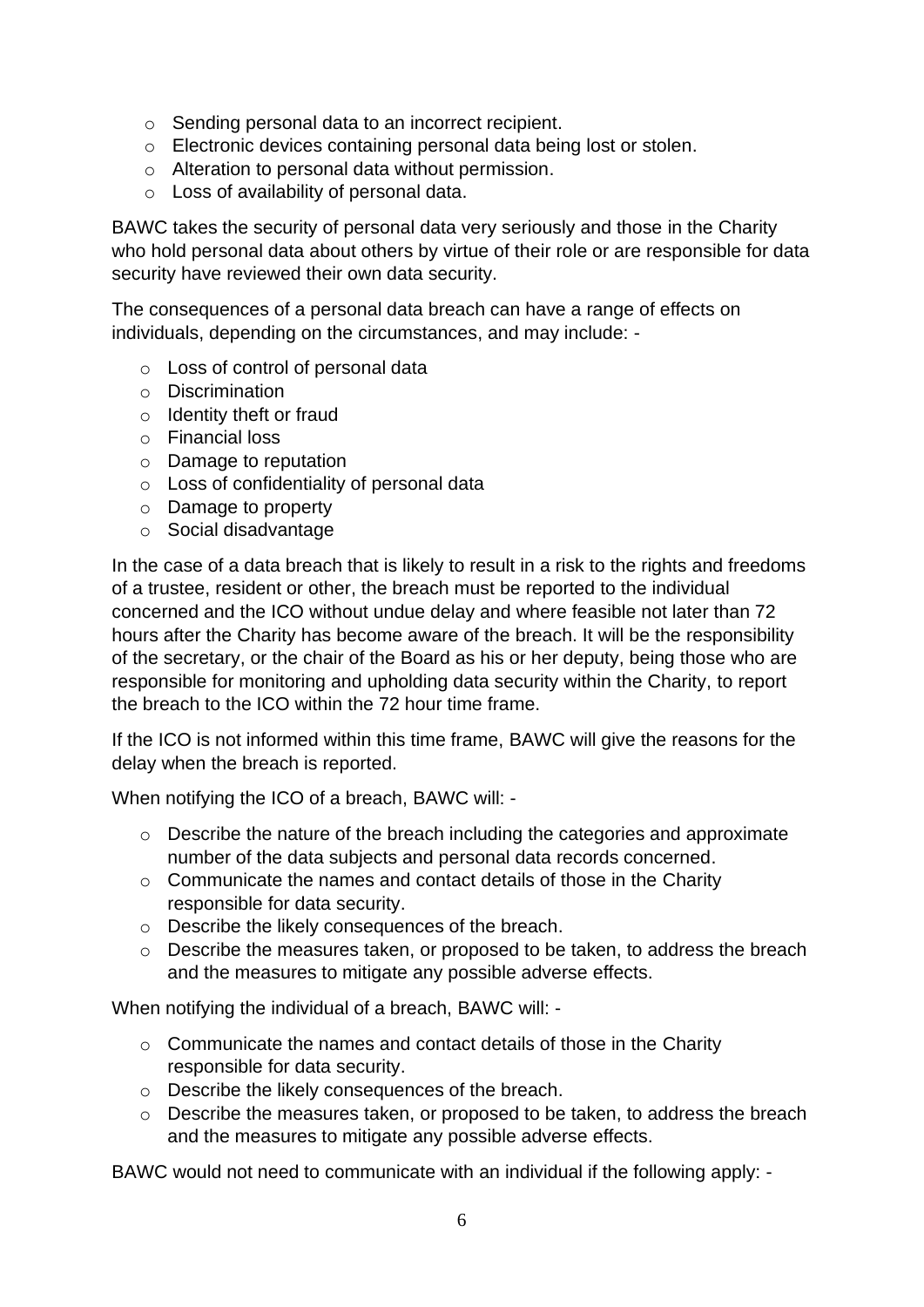- o The Charity has implemented appropriate technical and organisational measures (e.g. encryption) such that those measures have rendered the personal data unintelligible to any person not authorised to access it.
- o The Charity has taken subsequent measures to ensure that the high risks to the rights and freedoms of individuals are no longer likely to materialise, or
- o It would involve a disproportionate effort.
- o **HOWEVER**, the ICO must still be informed even if the above measures are in place.

All data breaches must be recorded whether or not they are reported to individuals. The record will help to identify system failures and should be used as a way to improve the security of all the personal data held by the Charity.

| <b>Name of Policy:</b>        | <b>Privacy Policy</b>                                   |  |
|-------------------------------|---------------------------------------------------------|--|
| <b>Version</b>                | V.4                                                     |  |
| <b>Purpose of the Policy:</b> | To provide explicit details of how the Buckingham       |  |
|                               | Almshouses and Welfare Charity will process <i>i.e.</i> |  |
|                               | collect, store and use, any data having regard to the   |  |
|                               | Data Protection Act 2018 and the General Data           |  |
|                               | Protection Regulation (GDPR).                           |  |
| Policy applies to:            | The secretary to the Charity and all trustees.          |  |
| <b>Approved by:</b>           | The Compliance and Governance committee                 |  |
|                               |                                                         |  |
| <b>Responsible for its</b>    | The Compliance and Governance committee                 |  |
| updating:                     |                                                         |  |
| Final approval by:            | The Board of BAWC                                       |  |
| Date of first approval:       | 28 <sup>th</sup> September 2018                         |  |
| <b>Policy first issued:</b>   | October 2018                                            |  |
| Proposed dates of review:     | October 2019; May 2023                                  |  |
| <b>Actual dates policy</b>    | 1/ 14th May 2020                                        |  |
| reviewed:                     |                                                         |  |

#### **Document Control**

#### **ATTACHMENTS**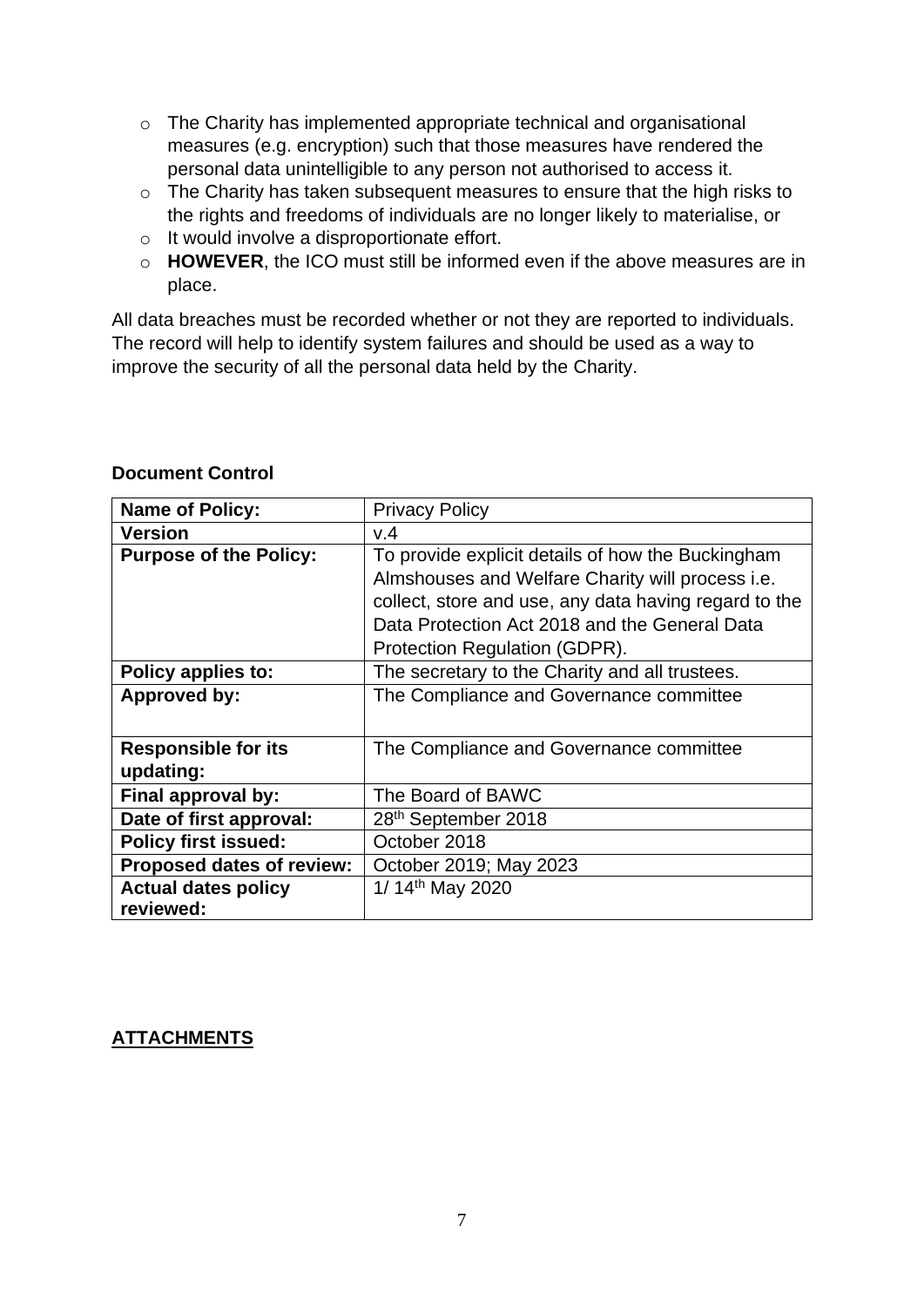## **Application form for almshouse residency**

### **Buckingham Almshouses and Welfare Charity**

## **(a registered charity)**

**Ancient Parish of Buckingham (Buckingham, Gawcott, Lenborough and Bourton)** 

|                                                          | <b>Applicant</b> | <b>Partner</b> |
|----------------------------------------------------------|------------------|----------------|
| 1. Name                                                  |                  |                |
| (Please state Mr, Mrs, Ms,                               |                  |                |
| Miss)                                                    |                  |                |
| 2. Present address and                                   |                  |                |
| contact telephone number                                 |                  |                |
|                                                          |                  |                |
|                                                          |                  |                |
|                                                          |                  |                |
| 3. Email address                                         |                  |                |
|                                                          |                  |                |
| 4. National Insurance number                             |                  |                |
|                                                          |                  |                |
| 5. How long have you resided                             |                  |                |
| in the Parish of Buckingham?<br>6. Date of birth and age |                  |                |
|                                                          |                  |                |
| 7. How much do you receive                               |                  |                |
| in respect of: -                                         |                  |                |
| a) Widows pension                                        |                  |                |
| b) Retirement pension                                    |                  |                |
| c) Employment & support                                  |                  |                |
| allowance (ESA)                                          |                  |                |
| d) Jobseeker's allowance                                 |                  |                |
| (JSA)                                                    |                  |                |
| e) Pension credit                                        |                  |                |
| Working tax credit<br>f                                  |                  |                |
| g) Child tax credit                                      |                  |                |
| h) Disability living<br>allowance (DLA)                  |                  |                |
| Child benefit<br>i)                                      |                  |                |
| j)<br>Carer's allowance                                  |                  |                |
| k) Attendance allowance                                  |                  |                |
| Universal credit<br>I)                                   |                  |                |
| Has Citizen's Advice Bureau                              |                  |                |
| confirmed that you are                                   |                  |                |
| receiving all the benefits to                            |                  |                |
| which you are entitled?                                  |                  |                |
| 8. Have you any other income                             |                  |                |
| in addition to that mentioned                            |                  |                |
| in no. 7 above?                                          |                  |                |
|                                                          |                  |                |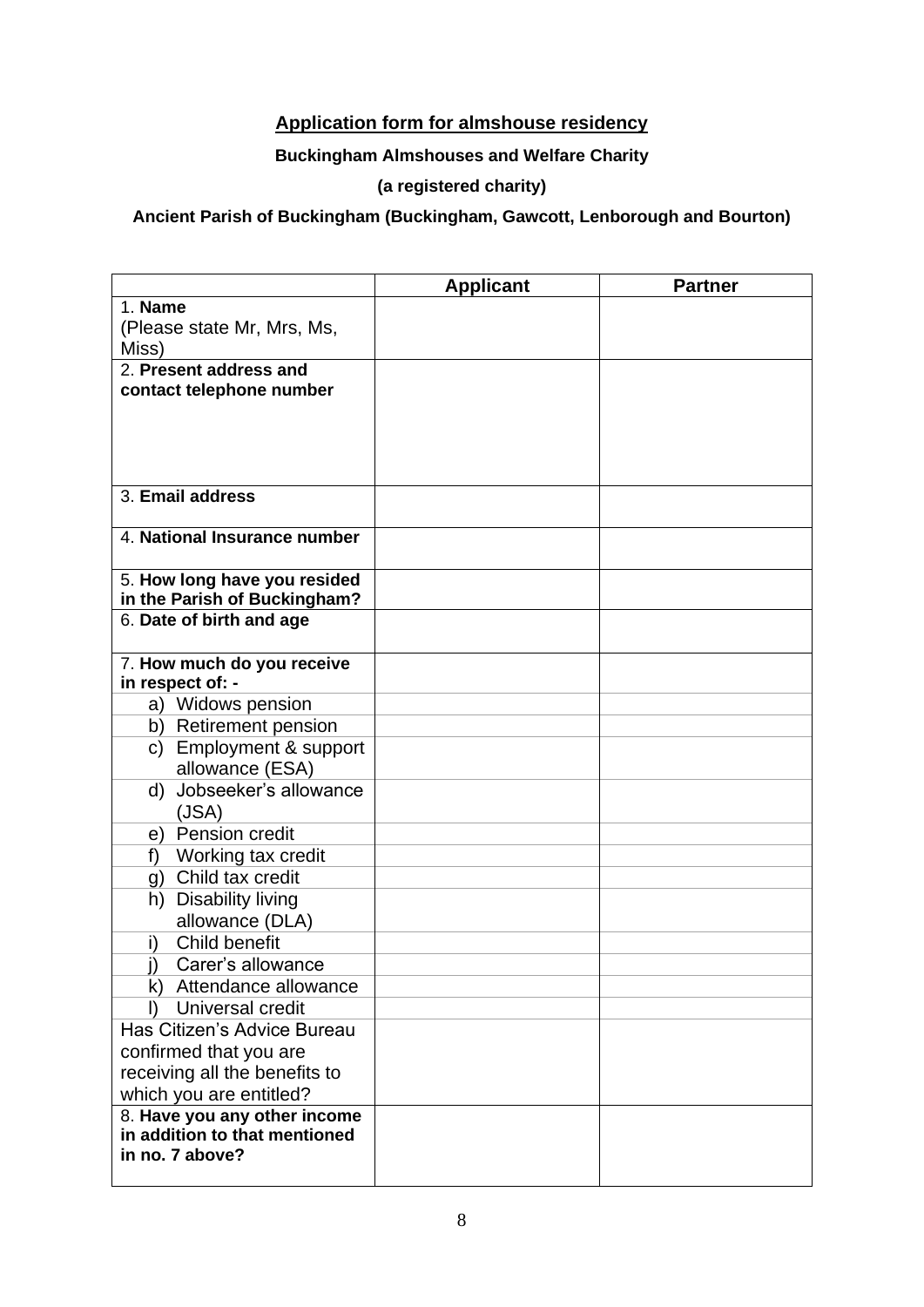| 9. Please give details of the                      |  |
|----------------------------------------------------|--|
| following expenditure: -                           |  |
| a) Loans (including car                            |  |
| loans)                                             |  |
| Water rates<br>b)                                  |  |
| c) Gas                                             |  |
| d) Electricity                                     |  |
| e) Housekeeping                                    |  |
| Telephones (including<br>f)                        |  |
| mobiles)                                           |  |
| <b>TV</b> license<br>g)                            |  |
| h) Car insurance                                   |  |
| Car tax<br>i)                                      |  |
| Petrol                                             |  |
| k) Fares                                           |  |
| Life insurance<br>I)                               |  |
| m) Pension scheme                                  |  |
| <b>Buildings and contents</b><br>n)                |  |
| insurance                                          |  |
| o) Clothing                                        |  |
| p) Child care                                      |  |
| q) Cigarettes / alcohol                            |  |
| Any fines outstanding<br>r)                        |  |
|                                                    |  |
| 10. Have you any dependents                        |  |
| living at home?<br>If the answer is yes, please    |  |
| give full particulars                              |  |
| 11. If you have school age                         |  |
| children, have you applied for                     |  |
| free school meals?                                 |  |
| 12. (a) Do you own the house                       |  |
| or flat in which you live?                         |  |
| (b) If the answer to (a) is yes,                   |  |
| is there any mortgage on the                       |  |
| house?                                             |  |
| (c) If the answer to $(a)$ and $(b)$               |  |
| is yes, please state the                           |  |
| amount of the monthly                              |  |
| repayments                                         |  |
| 13. (a) Do you rent the house                      |  |
| or flat in which you live?                         |  |
| (b) If the answer is yes, what                     |  |
| is the amount of the weekly or                     |  |
| monthly rent?                                      |  |
| 14. How much do you pay<br>monthly in council tax? |  |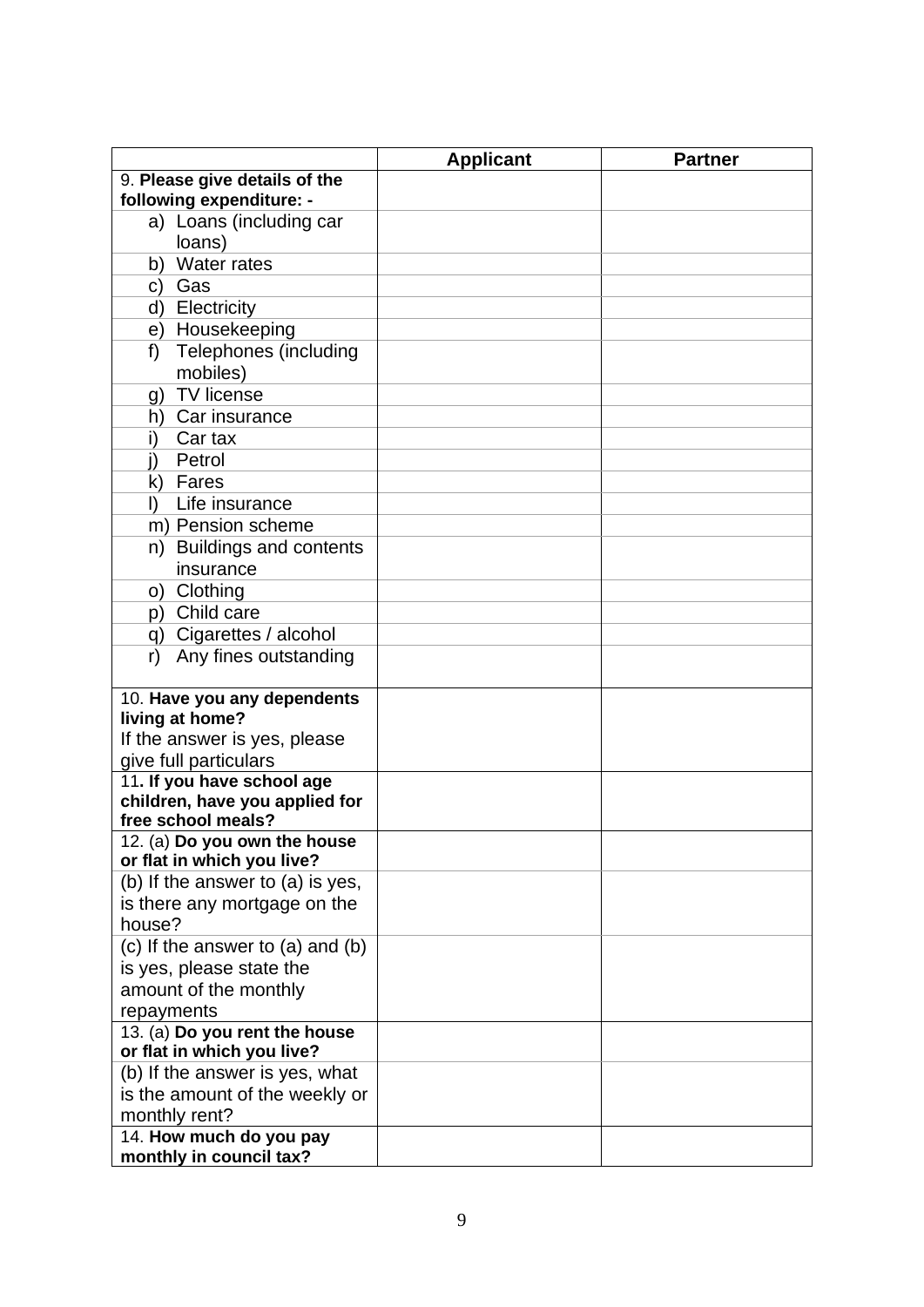|                                                                                                                                                                                       | <b>Applicant</b> | <b>Partner</b> |
|---------------------------------------------------------------------------------------------------------------------------------------------------------------------------------------|------------------|----------------|
| 15. (a) Do you have any<br>savings or investments?                                                                                                                                    |                  |                |
| (b) If the answer to (a) is yes,<br>please give full details                                                                                                                          |                  |                |
| 16. (a) Do you receive any<br>wage or salary?                                                                                                                                         |                  |                |
| (b) If the answer to (a) is yes,<br>please state the weekly or<br>monthly amount                                                                                                      |                  |                |
| 17. Do you receive money<br>from any other charity?<br>If yes, please give details                                                                                                    |                  |                |
| 18. Is there any other fact,<br>emergency or unexpected<br>expenditure that you have<br>incurred which will assist the<br><b>Trustees in deciding whether</b><br>to make you a grant? |                  |                |
| 19. Signature and declaration:                                                                                                                                                        |                  |                |
| I confirm that the above<br>information, to the best of my<br>knowledge, is true.                                                                                                     |                  |                |
|                                                                                                                                                                                       | <b>Date</b>      | <b>Date</b>    |

Proof of identify will be required if your application is successful.

I recommend this application to the Trustees

|      | Signature |              |
|------|-----------|--------------|
| Date |           | Occupation   |
|      |           | Organisation |

Please return this form to

Miss K Phillips, Secretary, Buckingham Almshouses and Welfare Charity,

78 London Road, Stony Stratford, Milton Keynes, MK11 1JH.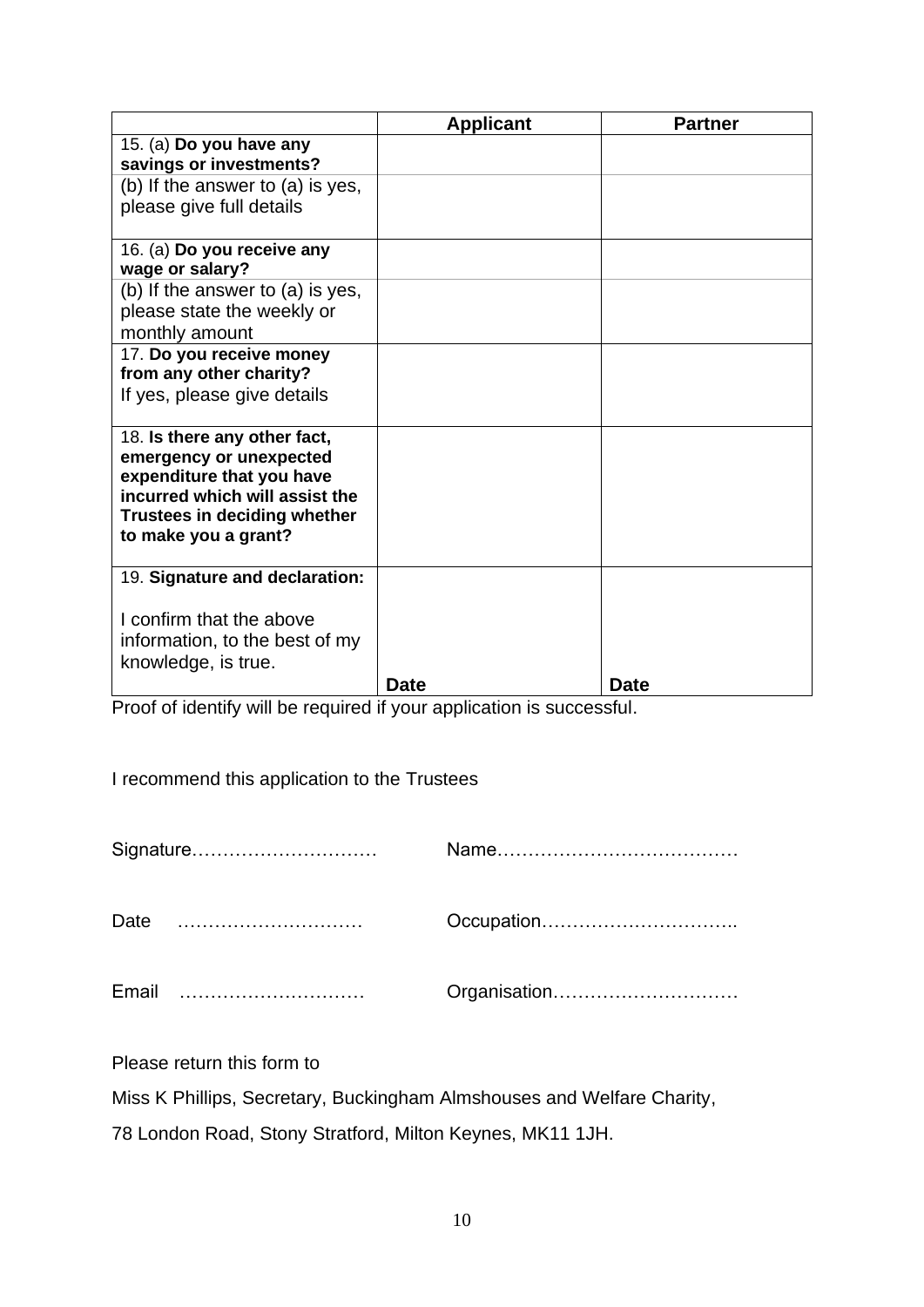## **Welfare Grant application form**

## **Buckingham Almshouses and Welfare Charity**

## **(a registered charity)**

## **Ancient Parish of Buckingham (Buckingham, Gawcott, Lenborough and Bourton)**

|                                  | <b>Applicant</b> | <b>Partner</b> |
|----------------------------------|------------------|----------------|
| 1. Name                          |                  |                |
| (Please state Mr, Mrs, Ms, Miss) |                  |                |
| 2. Present address and           |                  |                |
| contact telephone number         |                  |                |
|                                  |                  |                |
|                                  |                  |                |
|                                  |                  |                |
|                                  |                  |                |
| 3. Email address                 |                  |                |
|                                  |                  |                |
| 4. National Insurance            |                  |                |
| number                           |                  |                |
| 5. How long have you             |                  |                |
| resided in the Parish of         |                  |                |
| Buckingham?                      |                  |                |
| 6.<br>Your age                   |                  |                |
|                                  |                  |                |
| 7. How much do you receive       |                  |                |
| in respect of: -                 |                  |                |
| m) Widows pension                |                  |                |
| n) Retirement pension            |                  |                |
| o) Employment & support          |                  |                |
| allowance (ESA)                  |                  |                |
| Jobseeker's allowance<br>p)      |                  |                |
| (JSA)                            |                  |                |
| q) Pension credit                |                  |                |
| Working tax credit<br>r)         |                  |                |
| s) Child tax credit              |                  |                |
| <b>Disability living</b><br>t)   |                  |                |
| allowance (DLA)                  |                  |                |
| u) Child benefit                 |                  |                |
| v) Carer's allowance             |                  |                |
| w) Attendance allowance          |                  |                |
| x) Universal credit              |                  |                |
| Has Citizen's Advice Bureau      |                  |                |
| confirmed that you are           |                  |                |
| receiving all the benefits to    |                  |                |
| which you are entitled?          |                  |                |
| 8. Have you any other            |                  |                |
| income in addition to that       |                  |                |
| mentioned in no. 7               |                  |                |
| above?                           |                  |                |
|                                  |                  |                |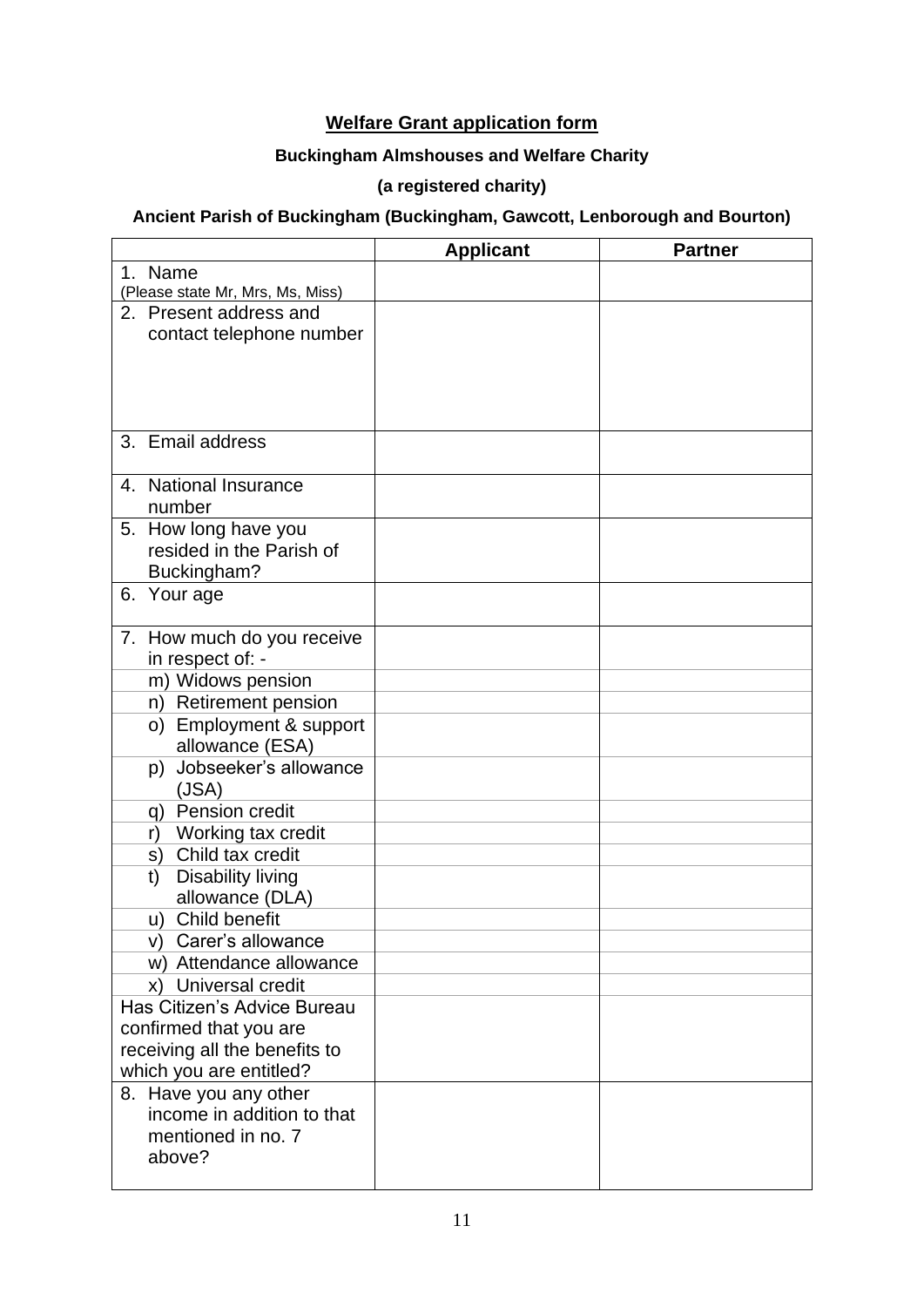|                                                            | <b>Applicant</b> | <b>Partner</b> |
|------------------------------------------------------------|------------------|----------------|
| 9. Please give details of the                              |                  |                |
| following expenditure: -                                   |                  |                |
| s) Loans (including car                                    |                  |                |
| loans)                                                     |                  |                |
| <b>Water rates</b><br>t)                                   |                  |                |
| u) Gas                                                     |                  |                |
| v) Electricity                                             |                  |                |
| w) Housekeeping                                            |                  |                |
| x) Telephones (including                                   |                  |                |
| mobiles)                                                   |                  |                |
| y) TV license                                              |                  |                |
| z) Car insurance                                           |                  |                |
| aa)Car tax                                                 |                  |                |
| bb) Petrol                                                 |                  |                |
| cc) Fares                                                  |                  |                |
| dd)Life insurance                                          |                  |                |
| ee) Pension scheme                                         |                  |                |
| ff) Buildings and contents                                 |                  |                |
| insurance                                                  |                  |                |
| gg)Clothing                                                |                  |                |
| hh) Child care                                             |                  |                |
| ii) Cigarettes / alcohol                                   |                  |                |
| jj) Any fines outstanding                                  |                  |                |
|                                                            |                  |                |
| 8. Have you any dependents                                 |                  |                |
| living at home?                                            |                  |                |
| If the answer is yes, please                               |                  |                |
| give full particulars                                      |                  |                |
| 9. If you have school age                                  |                  |                |
| children, have you applied<br>for free school meals?       |                  |                |
|                                                            |                  |                |
| 10. (a) Do you own the house<br>or flat in which you live? |                  |                |
| (b) If the answer to (a) is yes,                           |                  |                |
| is there any mortgage on the                               |                  |                |
| house?                                                     |                  |                |
| (c) If the answer to $(a)$ and $(b)$                       |                  |                |
| is yes, please state the                                   |                  |                |
| amount of the monthly                                      |                  |                |
| repayments                                                 |                  |                |
| 11.(a) Do you rent the house                               |                  |                |
| or flat in which you live?                                 |                  |                |
| (b) If the answer is yes, what                             |                  |                |
| is the amount of the weekly or                             |                  |                |
| monthly rent?                                              |                  |                |
| 12. How much do you pay                                    |                  |                |
| monthly in council tax?                                    |                  |                |